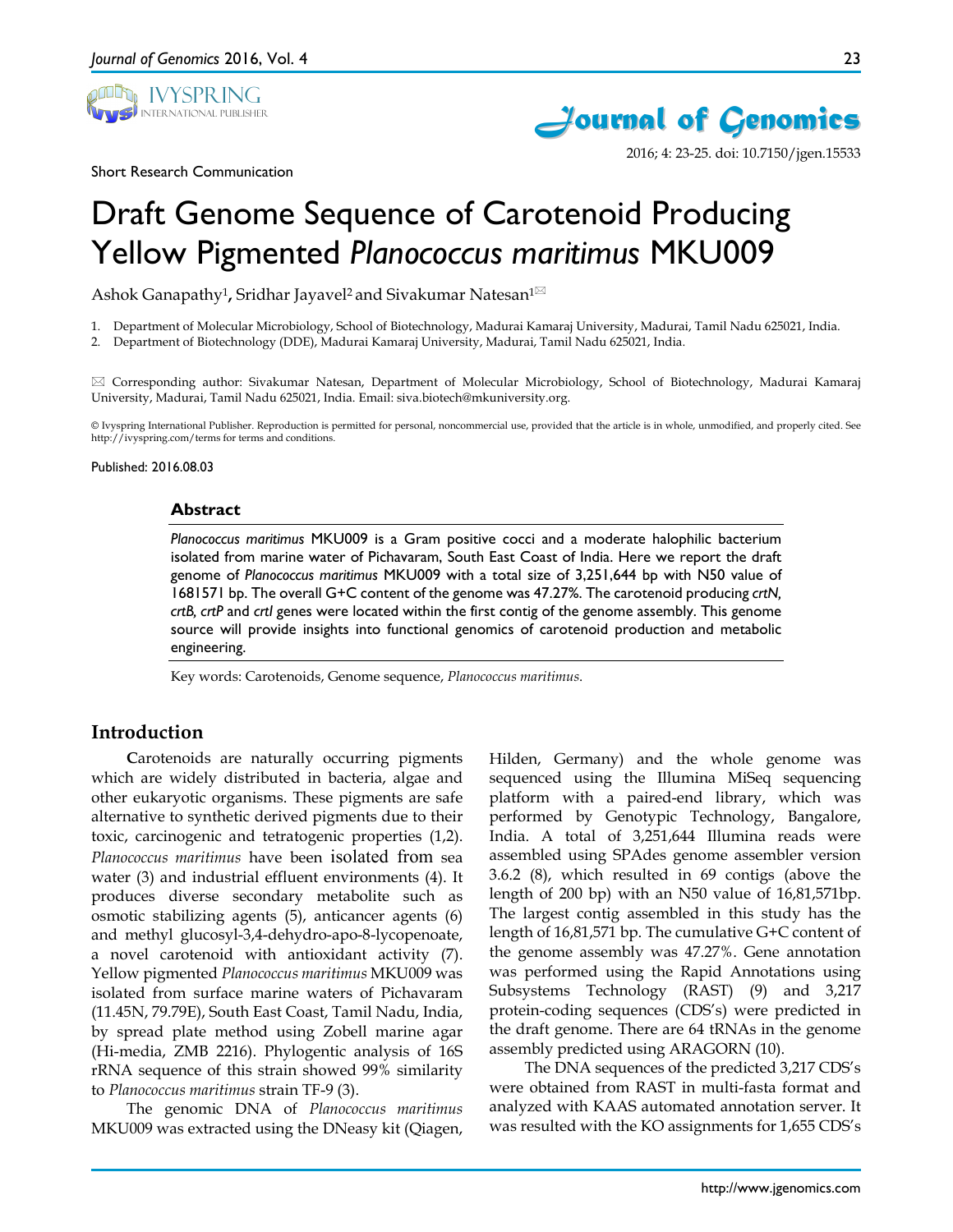out of the 3,217 entries and the remaining 1,562 CDS were left blank by KAAS (11). The 1,655 CDS's with KO assignments were analyzed for their metabolic roles using KEGG Pathway Reconstruct tool (http://www.genome.jp/kegg/tool/map\_pathway.h tml) (11). It has identified four genes involved in carotenoid biosynthesis (Pathway No: 00906). Genes encoding for enzymes involved in carotenoid biosynthetic pathway such as diapophytoene desaturase (crtN), Phytoene synthase (crtB), Phytoene desaturase (crtP) and Phytoene dehydrogenase (crtI)

were present on the genome of *Planococcus maritimus* MKU009. In addition, KEGG pathway analysis also revealed specific genes involved in the degradation of benzoate, aminobenzoate, fluorobenzoate, chloroalkane, chloroalkene, chlorocyclohexane, chlorobenzene, toluene, xylene, dioxin, naphthalene and metabolism of xenobiotics by cytochrome p450. This genome source can provide insights into the functional genomics of carotenoid production with industrial applications and biodegradation of hydrocarbons.



**Figure:** Graphical abstract of Planococcus maritimus MKU009.

## **Nucleotide sequence accession numbers**

The whole-genome shotgun assembly has been deposited at GenBank (12) under the accession no **LTZG00000000**. Details about the *Planococcus maritimus* MKU009 genome sequencing bioproject, biosample and raw reads submitted to Sequence Read Archive (SRA) were deposited with the following accession numbers: PRJNA313006, SAMN04511041, SRX1598158.

#### **Acknowledgements**

This project was financially supported by the Department of Biotechnology, Government of India under Rapid Grant for Young Investigator, India (Grant No. BT/PR15135/GBD/27/331/20110). We also acknowledge the DST-Purse program of the School of Biotechnology, Madurai Kamaraj University, Tamil Nadu, India.

## **Competing Interests**

The authors have declared that no competing interest exists.

#### **References**

- 1. Kirti K, Amita S, Priti S, Mukesh Kumar A, Jyoti S. Colorful world of microbes:carotenoids and their applications. Adv Biol. 2014; 2014: 1-13.
- 2. Soliev AB, Hosokawa K, Enomoto K. Bioactive pigments from marine bacteria: applications and physiological roles. Evid Based Complement Alternat Med. 2011; 2011: 1-17.
- 3. Yoon JH, Weiss N, Kang KH, Oh TK, Park YH. Planococcus maritimus sp.nov., isolated from seawater of a tidal flat in Korea. Int.J.Syst.Evol.Micro-biol.2003; 53: 2013–2017.
- Varsha C, Arpana J. Screening of significant Nutrient Parameters for Pigment Production from newly isolated organism Planococcus maritimus AHJ\_2 Using Plackett Burman Design. J. Microbiol. Biotech. Res. 2013; 3(1): 79-83.
- 5. Joghee NN, Gurunathan J. Planococcus maritimus VITP21synthesizes (2-acetamido-2-deoxy-a-D-glucopyranosyl)-(1-2)-b-D-fructofuranose under osmotic stress: a novel protein stabilizing sugar osmolyte. Carbohydr Res. 2014; 383: 76-81.
- 6. Krishnaveni M, Jayachandran S. Inhibition of MAP kinases and down regulation of TNF- $\alpha$ , IL-β and COX-2 genes by the crude extracts from marine bacteria. Biomed Pharmacother. 2009; 63(7): 469-476.
- 7. Shindo K, Endo M, Miyake Y, Wakasugi K, Morritt D, Bramley PM, Fraser PD, Kasai H, Misawa N. Methyl